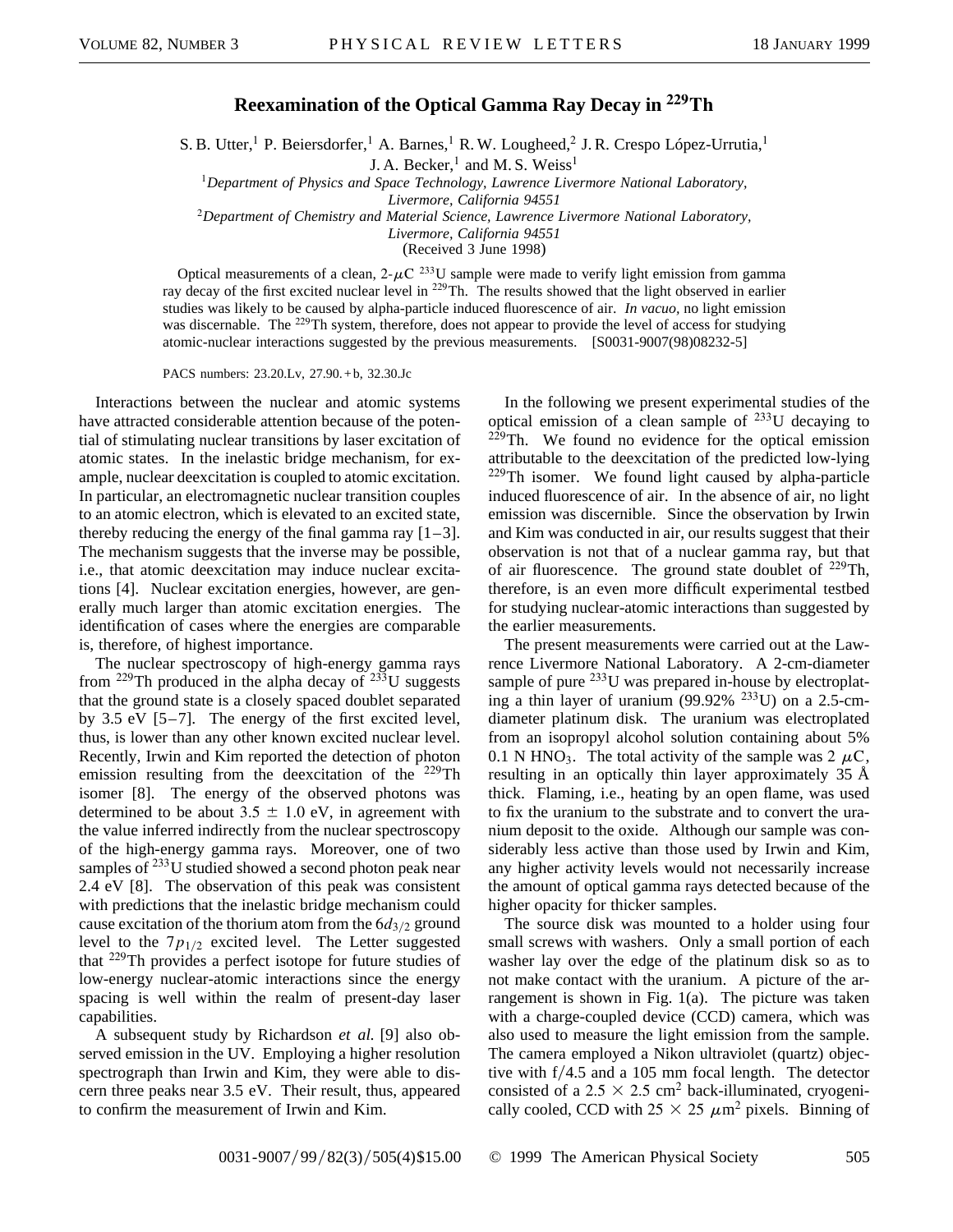

FIG. 1. Images of the  $^{233}U$  sample: (a) Visible light image showing the 2-cm-diameter sample on a 2.5-cm-diameter Pt disk held by a mounting ring; ( b) image of the photon emission generated by the sample in air; (c) image of the photon emission generated by the sample in vacuum. The intensity scale in  $(c)$  has been magnified by a factor of 5 with respect to  $(b)$ . Without this rescaling (c) appears totally black. For all three images the arrangement shown in Fig. 2 was used. The images were binned to create an effective grid of  $128 \times 128$  pixels each 200  $\times$  200  $\mu$ m<sup>2</sup> in area.

the pixels to an effective grid of  $128 \times 128$  was used to increase the signal to background ratio.

A direct exposure of the <sup>233</sup>U sample immediately verified light emission, as illustrated in Fig. 1(b). All external light leaks were eliminated by placing the source inside a stainless steel vessel and sealing any light leaks with



FIG. 2. Experimental arrangement for detecting light emission from the  $^{233}$ U sample.

black tape and cloth. Tests for light leaks were made with the room lights on or off. The 30-min measurement in Fig. 1(b) clearly showed light coming from the direction of the source. In fact, enough light was produced to discern the outline of the screws and holder. It is curious to note that light did not only seem to emanate from the  $^{233}$ U sample itself, but also from the rim of the platinum disk. The images in Fig. 1 were recorded using the mirror arrangement shown in Fig. 2 and decribed below. Stronger light emission was seen when looking at the sample along a direct line of sight.

In order to investigate the possibility that the light was produced by alpha-particle induced fluorescence, or that parts of the sample were illuminated by reflection of light off the inside walls of the vessel, we placed the source at the entrance of one of the ports of a six-way cross vacuum chamber located 90° from the camera port. To view the source a  $2.5 \times 2.5$  cm<sup>2</sup> front coated mirror was mounted in the center of the chamber at a  $45^{\circ}$  angle with respect to the source, as illustrated in Fig. 2. In this manner any light emitted from the source would reflect on the mirror and be detected by the camera. Source alpha particles impinge only on the metallic surface of the mirror, or pass through to the port cap behind the mirror. This eliminates the possibility of induced fluorescence of the quartz window.

While Fig. 1(b) represents the image of the sample in air, Fig. 1(c) represents the same image in vacuum (about 20 mtorr). Again, a 30-min exposure time was used. As the figure shows, the light has disappeared. A quantitative analysis of images taken in air showed that photons were detected at a rate of 6.30  $\pm$  0.15 (counts/bin)/min in the "brightest" region of the image, whereas in the "darkest" region the rate was  $5.04 \pm 0.13$  (counts/bin)/min. This suggests a rate of about  $1.26$  (counts/bin)/min above the background. Analyzing the same regions of the images taken in vacuum the count rates were found to be 5.02  $\pm$ 0.14 (counts/bin)/min and  $5.00 \pm 0.09$  (counts/bin)/ min, respectively, for a difference of only  $0.02$  (counts/ bin)/min: less than the statistical error of the measurement.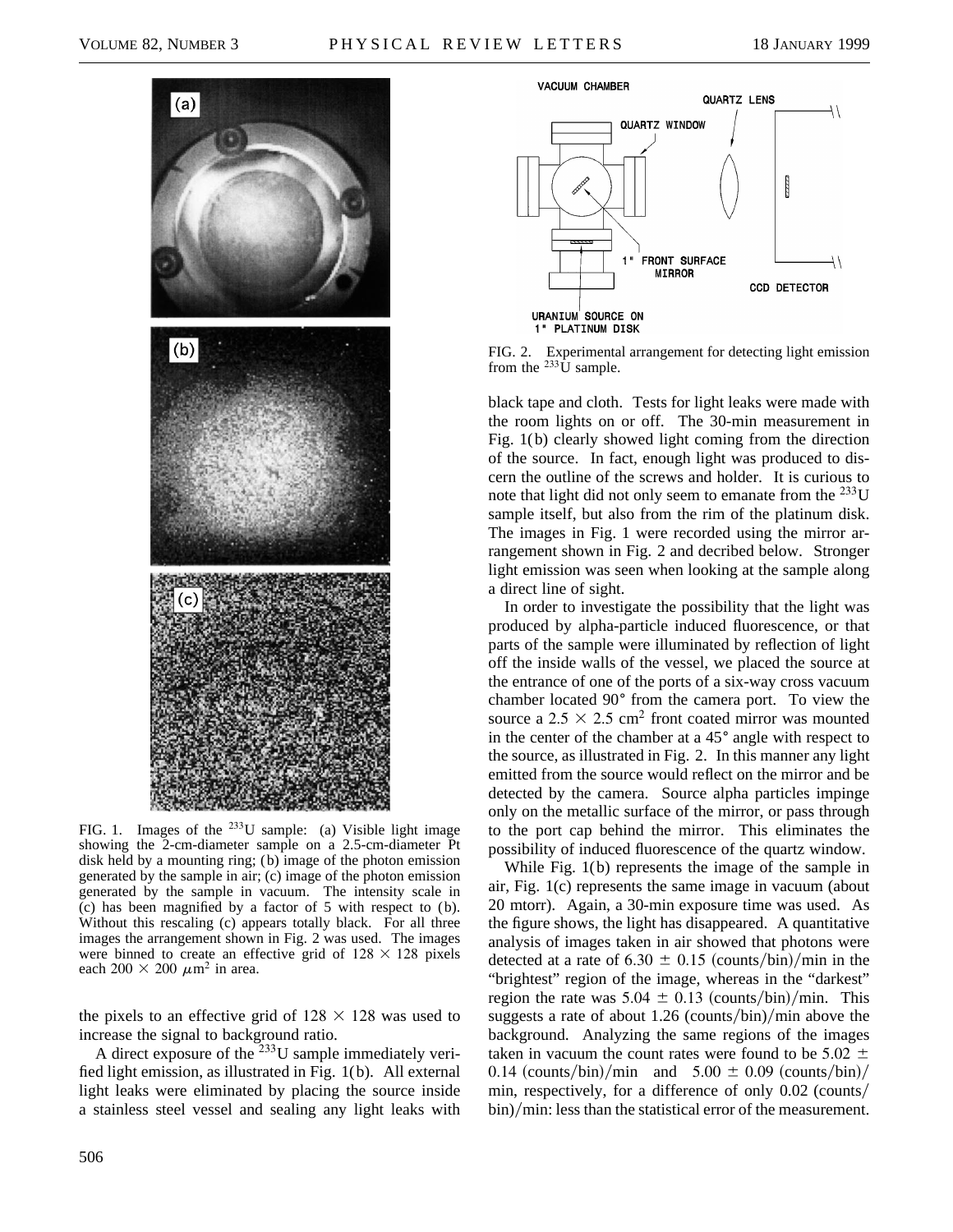The comparison clearly shows that the light observed was caused by the alpha-particle induced fluorescence of air. This difference amounts to a rate of only  $1.1$  counts/sec at the detector. Considering the total collection efficiency of the system, the 2  $\mu$ C source strength, and the  $\sim$ 2% branching ratio to this isomeric state [10], a count rate of 4.6 counts/sec would be expected at the detector. It should be noted that much of the statistical error in the measurement arises from the readout of the CCD and therefore would be effectively reduced during longer exposures with the same binning factors. However, we show below that doing so will not actually improve the identification of the optical gamma ray emission.

Measurements of the spectral distribution of light caused by fluorescing air have been made before. A measurement of the fluorescence of  $N_2$  and air by Davidson and O'Neil in the optical showed strong peaks at 3371, 3537, 3577, 3756, 3805, 3914, 3998, 4059, 4270, and 4278 Å [11]. These peaks match the peaks shown by Irwin and Kim and measured with their smaller-slit, higher-resolution spectrograph [8]. Most importantly, the strongest two peaks observed by Irwin and Kim at 3.50 and 3.70 eV match the stronget two peaks observed by Davidson and O'Neil at 3371 and 3577 Å, respectively. Similar results were also obtained in Refs. [12,13]. Since Irwin and Kim conducted their observations in air [14], our analysis and experiments strongly suggest that their observation is due to air fluorescence and not nuclear gamma radiation.

The measurements of Richardson *et al.* [9] were made using a liquid  $^{233}$ U source. Fluorescence of the liquid was taken into account by subtracting a spectrum obtained from a liquid  $^{232}$ U source. The energy of their measured UV peaks are at  $3.50 \pm 0.04$ ,  $3.71 \pm 0.05$ , and  $3.96 \pm 0.09$  eV, which again match the strongest flourescence peaks of air. In fact, the energies of the band head for the N<sub>2</sub> second positive system  $C^{3}\Pi \rightarrow B^{3}\Pi$  are 3.46, 3.67, and 3.92 eV for the 0-1, 0-0, and 1-0 vibrational transitions, respectively [15]. This suggests that differences in the fluorescence of air in the space above the liquid sample was not taken into account.

One might argue that vacuum measurements with considerably longer exposure times than discussed above could discern the light emission of optical gamma rays from  $229$ Th, especially since there is a hint that there are more photon counts observed from the sample area than from other areas such as the holder frame and since the statistical error of the measurement could be reduced. Such a measurement is not possible for the following reason. Unless the sample is prepared *in situ* and in an ultraclean environment, there will always be monolayers of "dirt" on top of the  $^{233}$ U [16]. This layer may fluoresce and mask any light emitted in the gamma ray decay of the first excited  $^{229}$ Th level. To illustrate this, we present in Fig. 3 an 8-h exposure with the full  $1024 \times 1024$  pixel spread of the CCD detector. The exposure clearly showed "hot spots" on the image of the  $^{233}$ U sample, i.e., regions which



FIG. 3. Long time-exposure image of the  $^{233}$ U sample. The exposure was taken in vacuum and shows hot spots attributed to alpha-particle induced fluorescence of dust specks on the sample. The rim of the  $^{233}$ U-covered area is indicated by the dashed line.

were much brighter than the surrounding area. These hot spots were likely related to dust particles falling onto the surface during an opening of the system to check the alphaparticle count rate of the sample. Bathed in alphas, the dust specks fluoresce strongly. Some of these fluorescing specks are located outside the <sup>233</sup>U deposition area, which proves clearly that this light is not emitted by the radioactive material itself. We expect that other surface contaminants will radiate as well masking the potential light emission from the purported gamma ray decay. In fact, the count rate in the same "bright" region of the detector considered above, but excluding obvious hot spots, resulted in rates of 0.466  $\pm$  0.006 (counts/bin)/min. A rate of 0.465  $\pm$  0.006 (counts/bin)/min was found in the corresponding "background" region. Taking the difference of these two values and scaling by a factor of 64 to account for the different bin sizes resulted in a similar excess as above, i.e.,  $0.08$  (counts/bin)/min. This is, however, hardly evidence for the existence of gamma ray emission given the possibility of fluorescence of surface contaminents. Irwin and Kim observed an intense spectral feature near 2.5 eV from one sample and only a very weak feature at this energy from the other [8]. While the latter is consistent with fluorescence of air [11], the former is not and we do not know its origin. A possibility is that it may have been the result of different surface or sample contaminants, especially since the two samples used by Irwin and Kim were of unknown chemical composition and visually looked different.